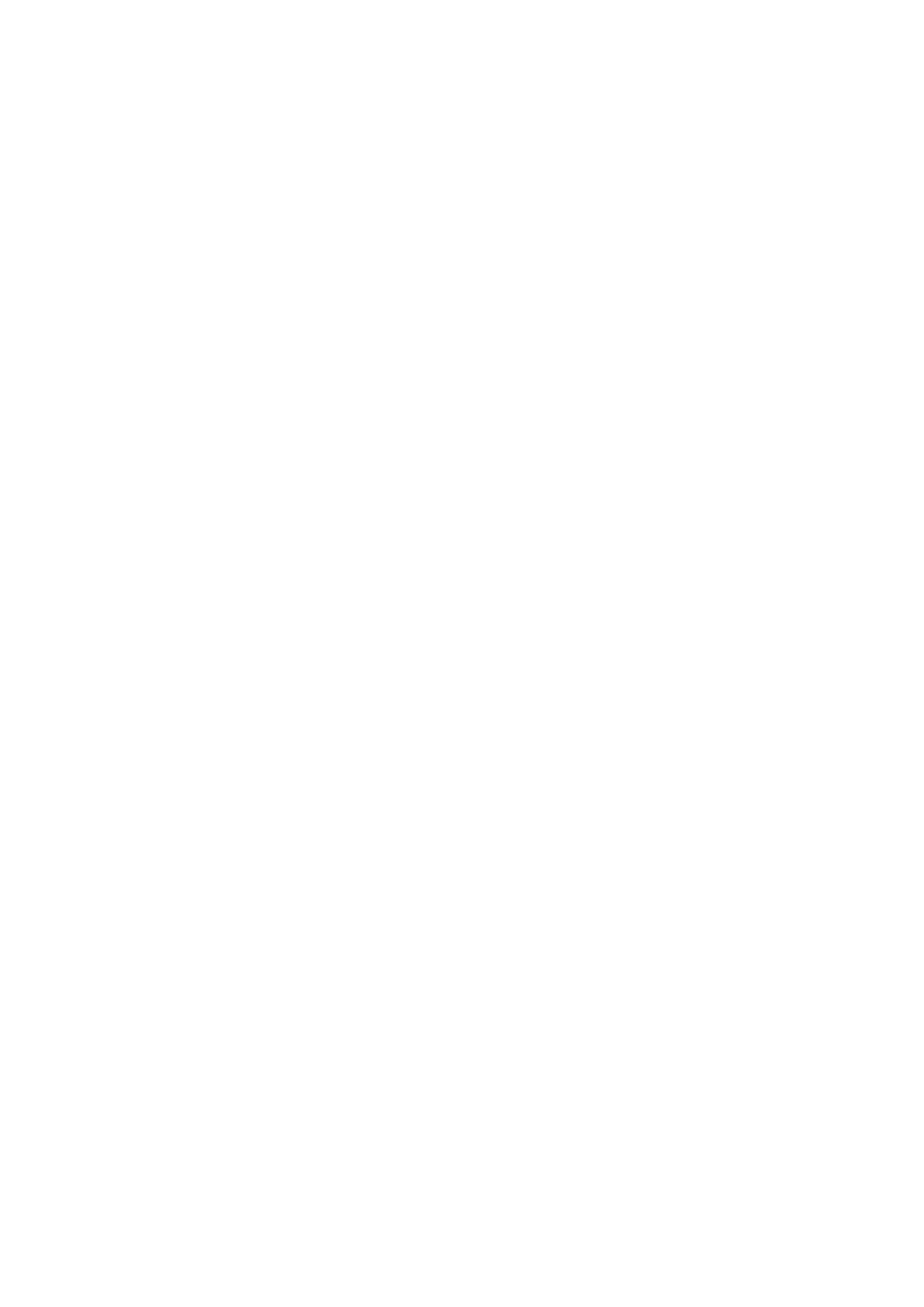November 2019

Dear Prospective Parliamentary Candidate

This is the first winter general election for 96 years. It is also the first election where climate action and energy efficiency are at the heart of the campaign.

You will be walking up some cold, dark and damp streets. Knocking on doors and explaining your plans, including for a Net Zero UK. Not all doors are going to open for you. Some will remain firmly shut. Frustrating, but you'll be used to that.

It might not be election fatigue. A lot of heat can escape in two minutes on the doorstep. Behind those doors, many people will be coping with the cold. They will be dreading winter and the ill health, discomfort and shame that it brings.

Every single constituency in the UK has a fuel poverty problem. This election, you may come face to face with it. This time you may have something more positive to say to them.

You could tell them that you are determined that your party's plan to tackle the climate emergency should also be plans to end the fuel poverty, housing and public health emergencies.

This election we are asking you to do three things:

- Think about what lies behind those front doors
- Appreciate just how much a warm and safe home would mean to your fuel-poor constituents
- Translate the warm words on fuel poverty into action, if you get into government

You may never get this opportunity again. Please don't waste it.

Yours faithfully

Adam Scorer Chief Executive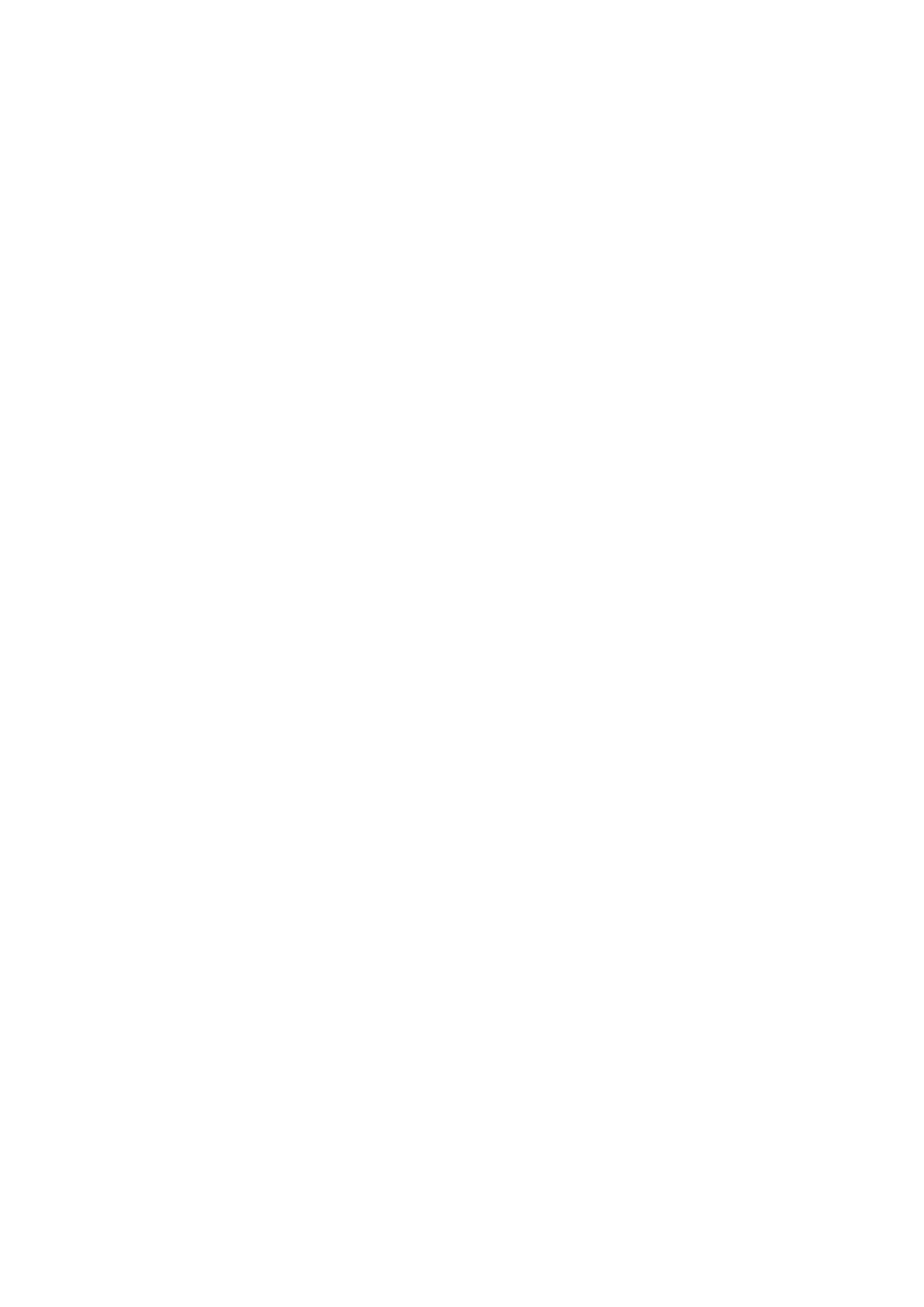## A fair energy future for all

#### **About National Energy Action (NEA)**

NEA works across England, Wales and Northern Ireland to ensure that everyone in the UK can afford to live in a warm, healthy home. When Parliament is sitting, NEA also provides the secretariat for the All-Party Parliamentary Fuel Poverty & Energy Efficiency Group (FPEEG) to raise awareness of fuel poverty and stimulate cross-party debate about the need to make energy costs more affordable.

#### **Introduction**

Each winter across the UK, on average, at least 11,400 people die due to a cold home. During the "Beast from the East" in the winter 2017/18, people were ten times more likely to die from living in a cold house than a road accident. As well as the direct devastating impacts of a cold home, the resulting loss in productivity and cold-related ill health causes significant health and social care costs, queues at GP surgeries and emergency departments and delays the discharge of the most vulnerable patients from hospital.

This general election will be the first fought in the midst of winter in living memory. All prospective parliamentary candidates will be knocking on doors where warmth is a struggle and where people will adopt desperate coping tactics to keep warm.



Going to bed early to stay warm



Using unsafe, unserviced heating appliances or inappropriate devices like ovens to stav warm



Only heating one room or avoiding using central heating at all



Cutting back on electricity and using candles instead of lights



Spending the day in heated spaces such as a library, cafe or even A&E



Leaving curtains closed all day or putting newspaper over windows



Cooking using alternative sources such as a barbeque or portable stove



Not inviting friends or amily in to the home



Cutting back on buying essential personal items, food, eating only cold meals or reliance on food **banks** 



**Formal or informal** borrowing from friends and family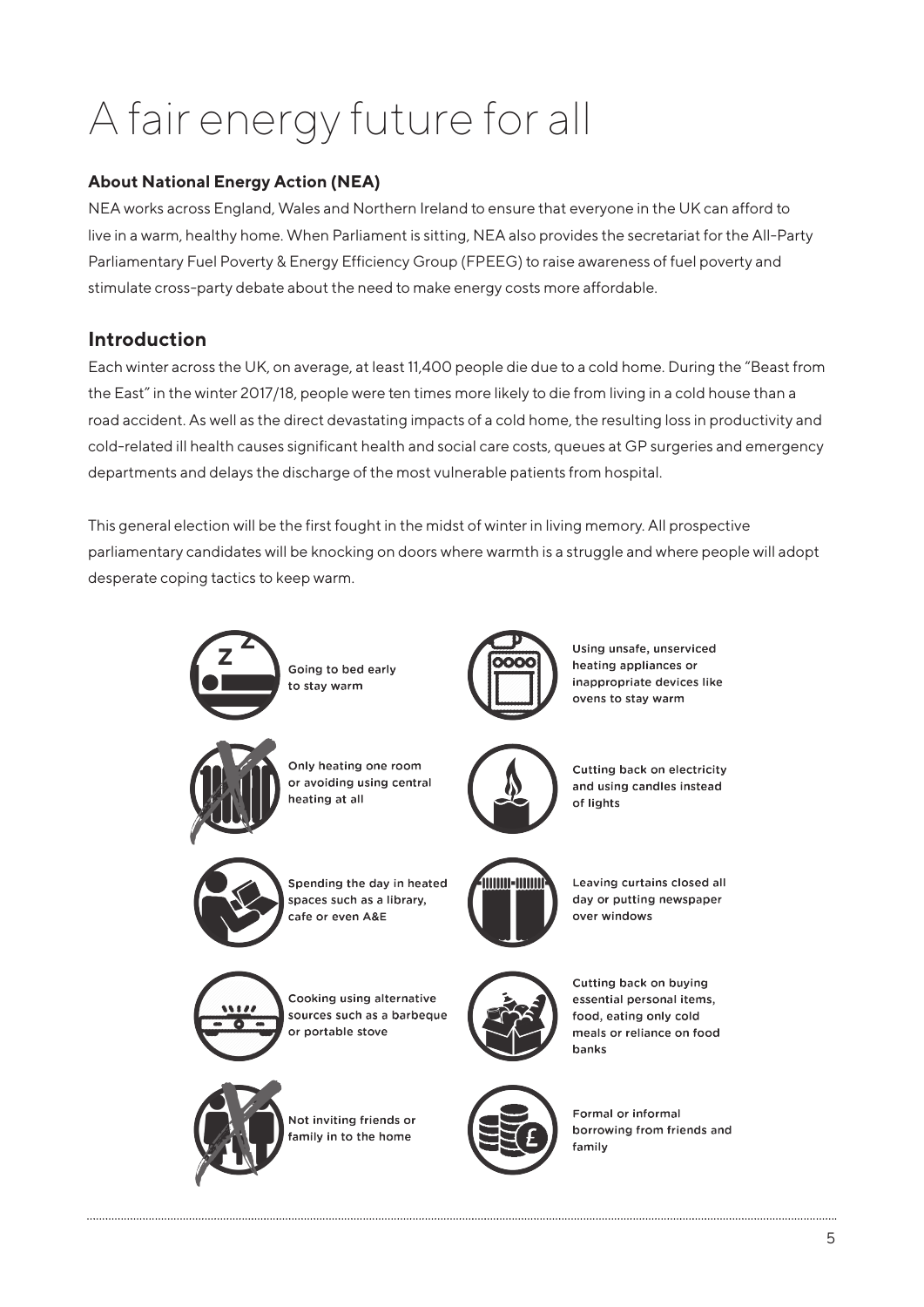## Summary of key actions for the next UK Government

In this campaign, more than any other, all parties should pledge to maintain cross-party commitments to end fuel poverty within their manifestos. As well as directly improving the lives of millions of individuals and families in the UK, our proposals will:

- Reduce stress and costs on the NHS, especially over winter
- Reduce carbon emissions and improve air quality
- Provide a cornerstone for a fair transition to a net zero carbon society
- Boost the economy, increase productivity and create jobs

Our main recommendations are:



Maintain existing cross-party commitments to end fuel poverty



Commit to a 'net zero fuel poverty challenge fund'



Designate domestic energy efficiency a national infrastructure priority



Extend and expand the Warm Home Discount scheme



Boost incomes and address in-work poverty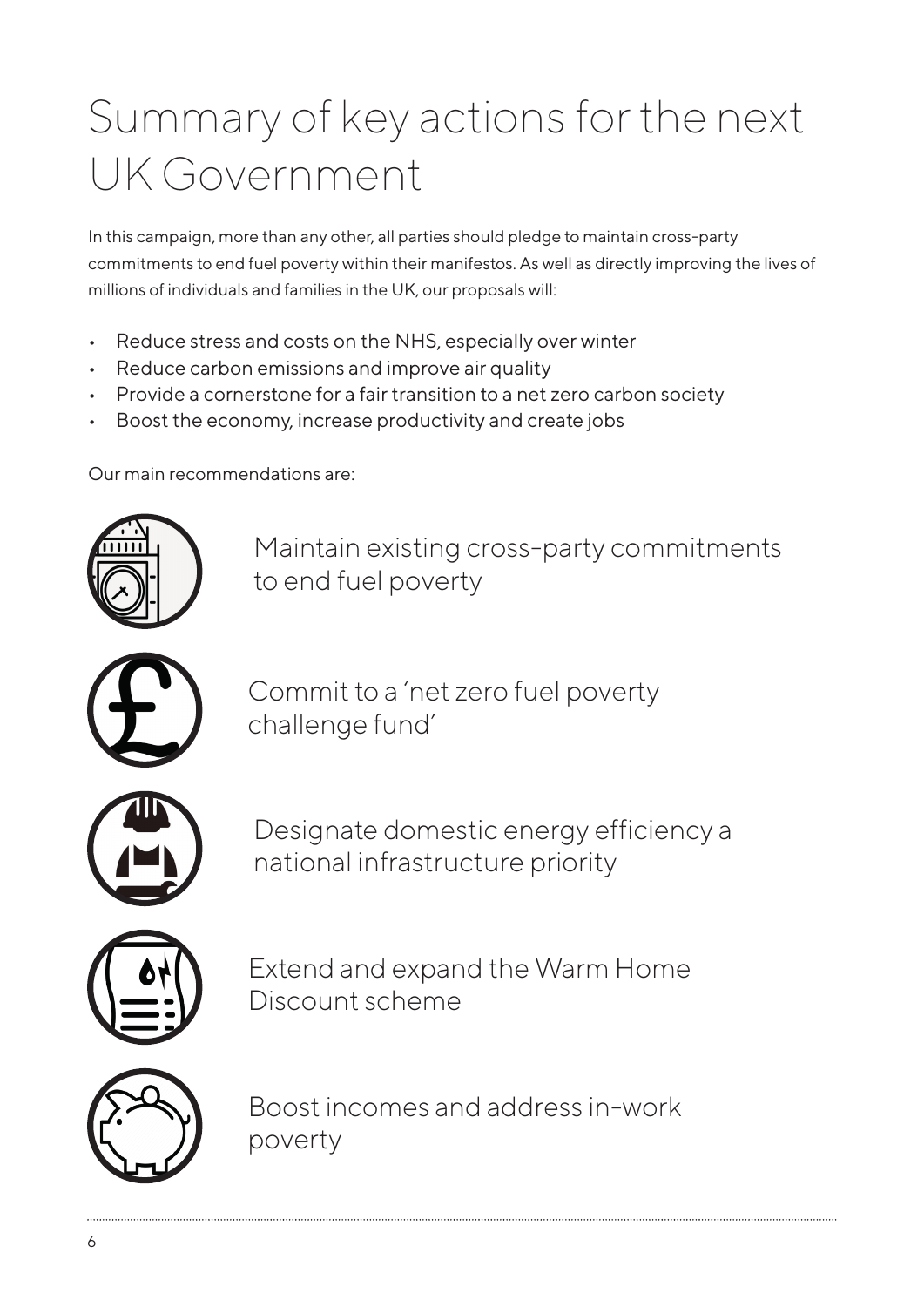## Why does ending the cost and suffering of living in a cold home matter?



#### **Improving health and well-being whilst reducing the strain on public services**

As well as the direct devastating impacts of living in a cold home, the resulting loss in productivity and cold-related ill health causes significant health and social care costs, queues at GP surgeries and emergency departments and delays the discharge of the most vulnerable patients from hospital.

 $\blacksquare$  By avoiding ill health from living in cold homes it will improve public health outcomes and reduce needless costs. The cost to the NHS of health conditions made worse by poor housing is estimated to be between £1.4 and £2.0 billion each year in England alone, with the costs of productivity loss potentially far higher.

**n** Despite the potential, there has however been a reduction in national resources dedicated to this area. Whilst some health-related projects are still securing some funding from local sources and/or are leveraging the limited national funding that is available from the Better Care Fund (BCF) or energy supplier-funded schemes, investment in fuel poverty interventions by the health sector is not widespread.



#### **A fair transition to a net zero carbon society**

Earlier this year Parliament legislated for a net-zero emission reduction target. The aim to reach net-zero is unprecedented and will have profound implications for all UK citizens, businesses and society at large. The radical shift to net zero will need to be taken when fuel poverty continues to be a very real and stark reality for millions of people.

■ Successive UK governments have recognised the need to end the cost and suffering of living in a cold home and have recognised home energy improvements are a vital area to invest in. As a result of improvements in home insulation and more efficient heating systems since 1970, UK energy consumption is now half of what it would have been. This has helped improve UK energy security, reduce GB energy supply infrastructure costs and saved the typical dual fuel household over £500 per year. Despite the benefits, the installation of the most cost-effective energy efficiency measures under the only remaining GB-wide scheme (the supplier-led Energy Company Obligation) is 95% lower than what was delivered in 2012.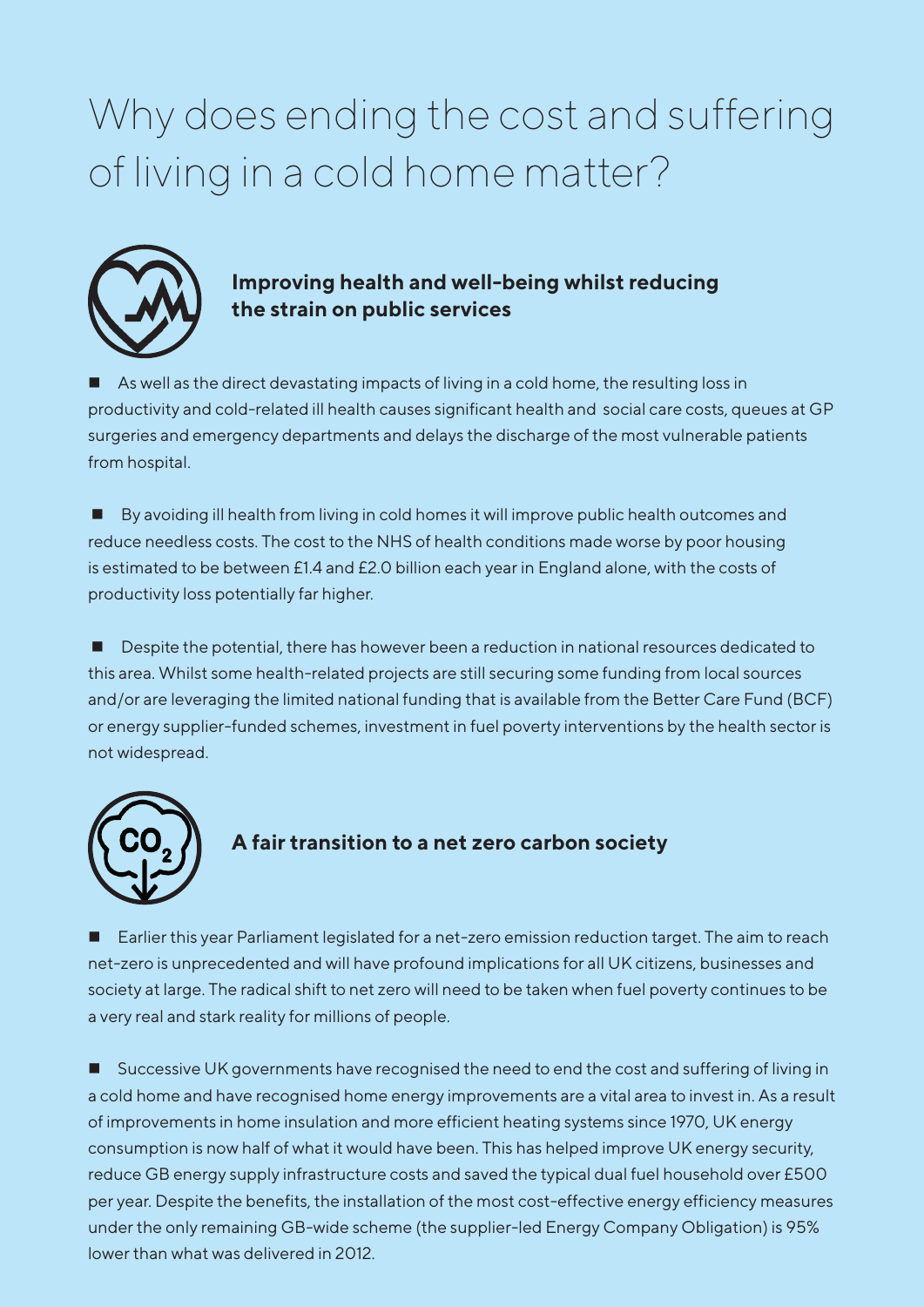■ The Committee on Climate Change (CCC) has stressed the importance of enhancing the quality and efficiency of fuel-poor homes in their most recent 2019 progress report to Parliament and advice to government on reaching net-zero emissions. The CCC recommended greater investment in home insulation and low-carbon heating in fuel-poor homes to achieve carbon reduction and fuel poverty targets at the same time. The CCC has also recommended HM Treasury sets out how the cost of reaching net-zero will be addressed in order to be 'fair'. If a future UK government fails to act, they warned both fuel poverty and carbon targets would not be met and an additional 2.4 million households could be pushed into fuel poverty across the UK by 2030.

■ Achieving a good level of energy efficiency for all homes by 2035 is consistent with the leastcost approach to meeting the fourth and fifth carbon budgets, and a critical staging post for achieving zero carbon homes and net-zero emissions in the UK. Government investment in energy efficiency reduces the costs of decarbonisation for all households – heat decarbonisation could cost £6.2 billion less per year to 2050 – and decreases the overall level of public subsidy needed. A buildings energy infrastructure programme would also reduce the need for costlier upgrades to the electricity grid, new power supply and low-carbon heat supply, with a present value of avoided electricity network investment of £4.3 billion and avoided annual costs of decarbonised heat to 2050 of up to £6.2 billion. It would also improve outdoor air quality, with a present value of £4.1 billion.



#### **A major boost to the economy**

n A comprehensive buildings energy efficiency infrastructure programme would deliver a net benefit of over £50 billion to UK households, businesses and government. In the long-term the public investment pays for itself. The economic activity that would be driven by an energy efficiency infrastructure programme delivers tax revenue, cumulatively £51.1 billion by 2030. In present value terms, a return of £1.27 per £1 invested would be achieved over this time. As a result of greater energy efficiency investment, GDP could be 0.6% higher in 2030 (£13.9 billion), driven by a 26% reduction in imports of natural gas, enhancing energy security and improving the balance of trade.

■ An energy efficiency infrastructure programme would create skilled employment opportunities, through the renovation and construction work needed and the supply chains around them. This means a net increase in annual employment of around 100,000 full-time equivalents over the period 2020-2030, with most jobs created in the services and the construction sectors. It would also improve national competitiveness, by enhancing energy productivity and staff productivity in the workplace.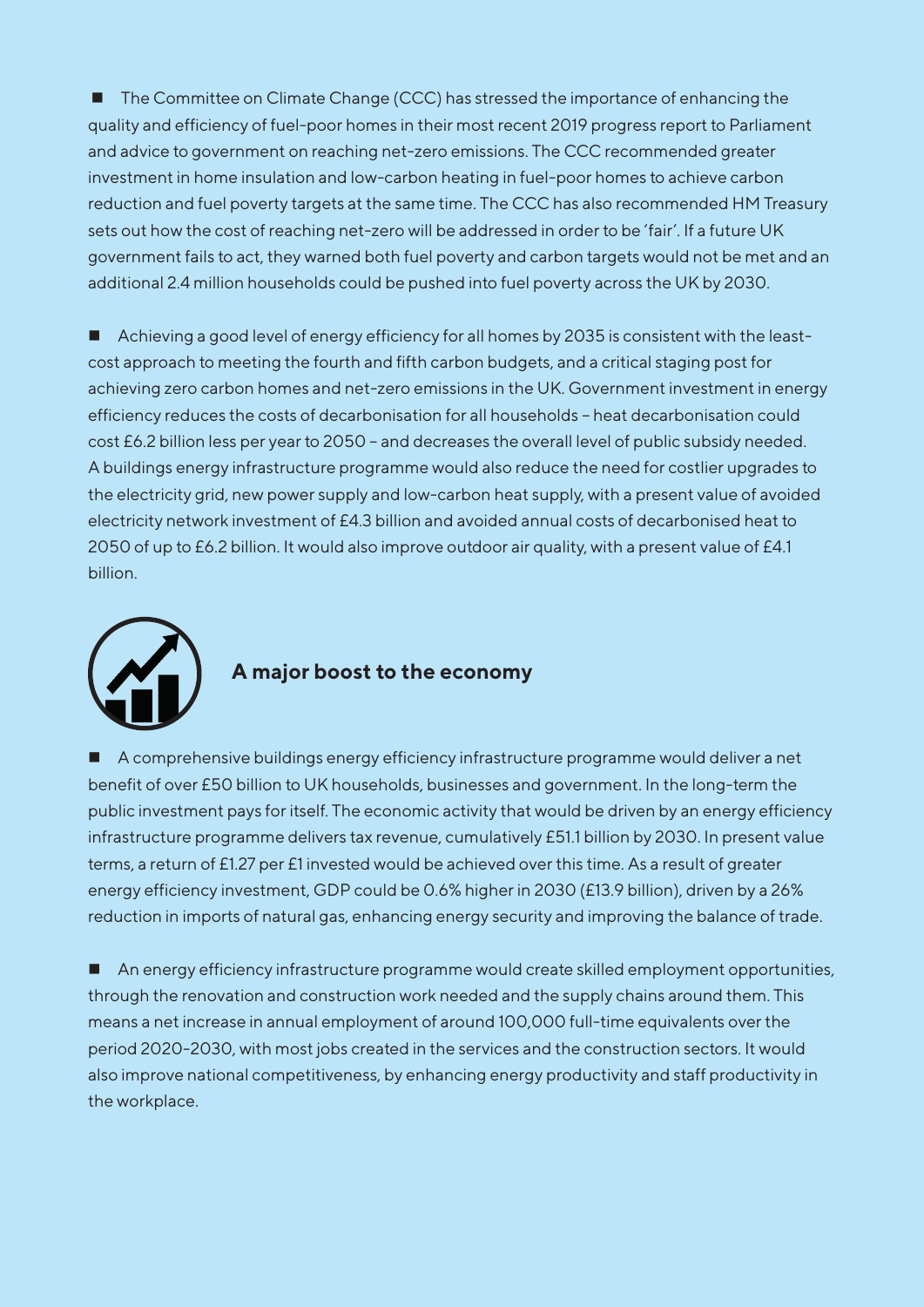## Key recommendations to create a fair energy future for all

#### **1. Maintain existing cross-party commitments to end fuel poverty**

In 2017 all major political parties set out clear commitments to reduce the cost and suffering of living in a cold home. Some parties have already set out ambitious plans for addressing fuel poverty and improving domestic energy efficiency during this campaign. Whilst we hope all political parties will commit to ambitious new policies, NEA requests all parties maintain their commitment to this area and, as a minimum, reaffirm the ambition to meet existing (or emerging) statutory fuel poverty commitments across the UK. All parties should also stress the multiple benefits that this will achieve (principally, ensuring improved health and well-being for the most vulnerable in society, simultaneously reducing the strain on public services, creating a fair energy future for all members of society at the same time as capturing key economic benefits).

#### **2. Commit to a new 'Net-Zero Fuel Poverty Challenge Fund'**

England remains the only nation not to have its own national energy efficiency programme and whilst the devolved nations of Northern Ireland, Scotland and Wales have maintained their own national energy efficiency schemes (see table in annex) the UK continues to have the most energy inefficient homes in Europe. The current statutory energy efficiency commitments contained within the Fuel Poverty Strategy for England require fuel poor homes to be at the energy efficiency standards of a new-build home by 2030, will be missed without central investment. According to the Committee on Fuel Poverty (CFP), progress towards the nearer term 2020 and 2025 milestones are also flat-lining and will be missed without more ambitious action. The CFP has warned 160,000 fuel-poor households will still be living in the least efficient homes by 2020.

In order to rapidly move towards net-zero and meet near-term fuel poverty commitments, a crucial action that all parties can commit to in the first fiscal event of a new Parliament is to allocate £1 billion of central investment to establish a new "net-zero fuel poverty challenge fund". The new challenge fund has been proposed by the Committee on Fuel Poverty (CFP). It would operate from early 2020 and help the poorest households living in the least efficient homes, mainly in rural areas and other hard-to-heat homes. By tackling the most challenging homes, it will reduce emissions in the least efficient homes which have not yet benefited from current programmes and improve air quality. In addition, the challenge fund could provide an immediate signal for the domestic energy efficiency industry to retain jobs and skills within the sector.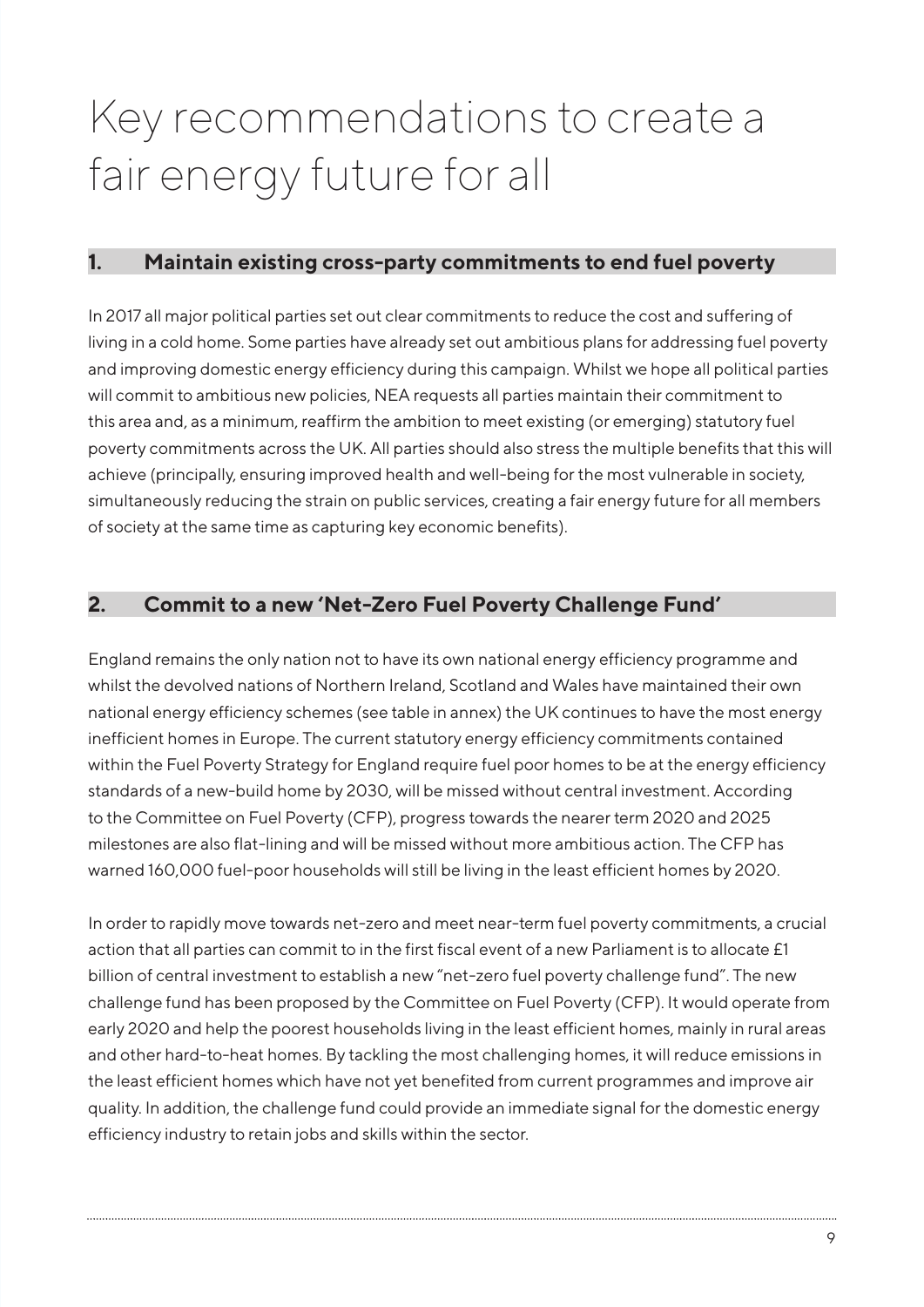#### **3. Designate domestic energy efficiency a national infrastructure priority**

Beyond adequate support for those living in fuel poverty in England, huge potential still remains for making all our homes more energy efficient. Alongside over 30 businesses, charities and councils, NEA recently signed a joint "Energy Efficiency First declaration". The declaration was published on the day that the Energy Efficiency Infrastructure Group also set out our shared vision for how to make all UK homes energy efficient. Called 'The Net-Zero Litmus Test', the report underlines that energy efficiency is the most cost-effective way to decarbonise the economy and would deliver a net benefit of over £50 billion to UK households, businesses and government. This new cross-departmental programme would ensure all UK homes are made highly energy efficient and would require additional public capital investment of £1 billion a year for the next 15 years. It would also establish an independent energy efficiency delivery body to coordinate the programme and provide renovation advice. The report also highlights how the programme would operate and a summary of the tremendous benefits that could be achieved; including increasing productivity, competitiveness, employment, energy security and reducing other infrastructure investment costs and boosting the UK's fiscal position.

#### **4. Extend and expand the Warm Home Discount scheme**

As well as taking key actions to improve energy efficiency, there is an urgent need to safeguard vulnerable domestic customers, particularly those living on the lowest incomes, during the transition to net zero. The Digital Economy Act now allows energy suppliers to work with government to provide the Warm Home Discount rebate (WHD) automatically to low-income working households across Great Britain. We believe that it is critical the WHD is now amended to act on these new powers as it would help at least an extra 0.6 million and possibly more than 1.5 million more low-income households heat and power their homes. Although eligible to receive WHD, these households currently miss out on the £140 rebate each year either because they are unaware of it or fail in their applications due to the limited annual budget of the scheme.

As well as expanding vital energy rebates, NEA stresses that without urgent certainty over the future of the industry initiatives component of the scheme, a wide range of organisations will not be able to maintain work to award grants, fuel debt advice and wider services via the industry initiative component of the scheme across Great Britain beyond its current end date of 2021. A summary of the likely effectiveness and value for money, distributional impacts and administrative and compliance costs is included as an annex 2. NEA also stresses these aims can be achieved without increasing energy prices for other domestic energy customers or increasing general taxation.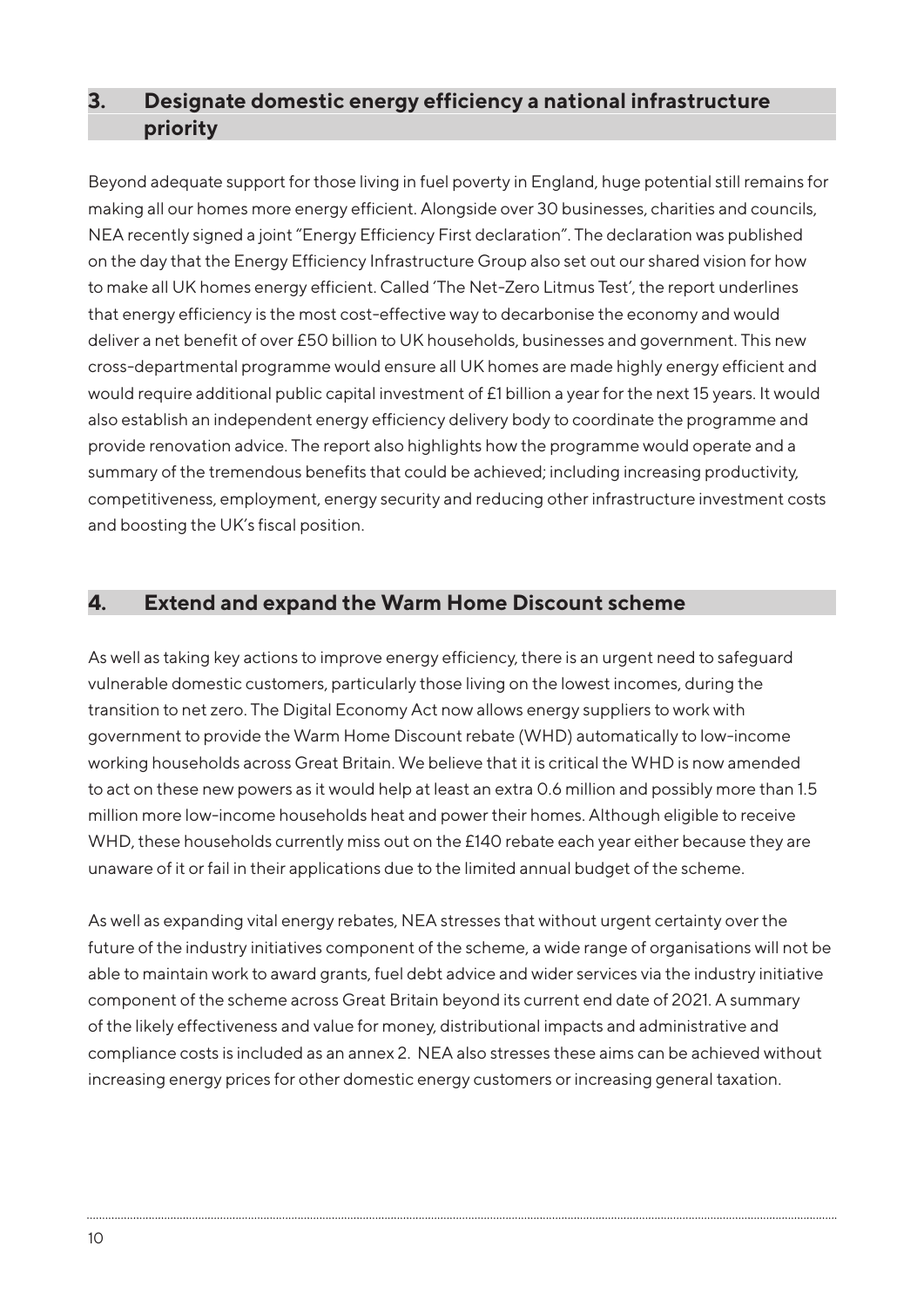#### **5. Boost incomes and address in-work poverty**

One key reason for energy debt and energy affordability issues is the 'benefits freeze' and unclaimed benefit entitlements remain endemic. Millions of low-income working households currently miss out on support, despite facing unimaginable gaps between their incomes and the essential cost of living. As well as ending the benefits freeze a national income maximisation drive across the UK could potentially leverage an estimated £10 billion of unclaimed Pension Credit and income support towards paying for essential goods and services, including energy.

For more information regarding the information in this briefing, including any sources, please contact **nearesearchteam@nea.org.uk**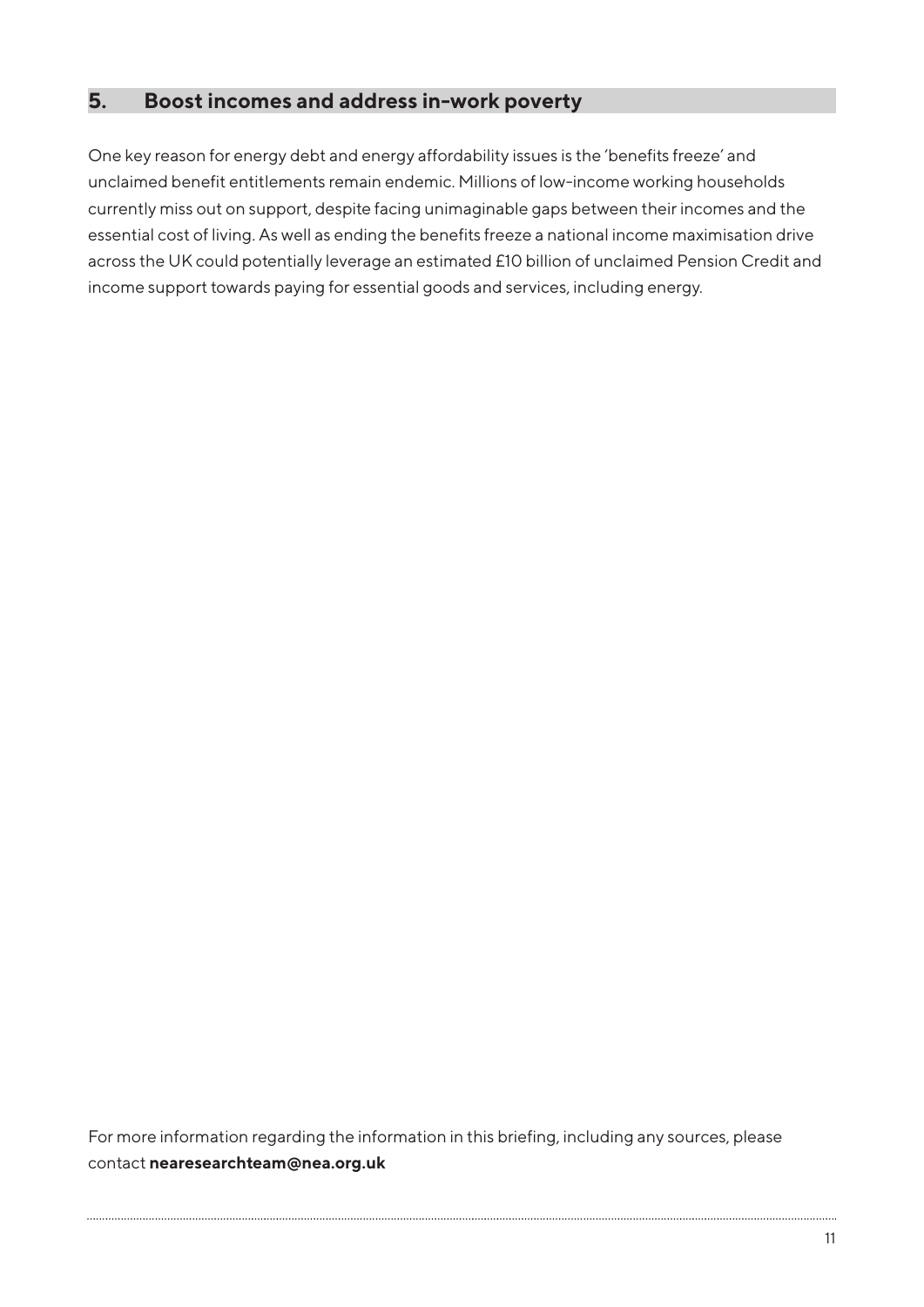### Annex A | Key differences in energy efficiency programmes across the UK nations

| <b>Area covered</b>                | <b>Scheme name</b>                                                               | <b>Description</b>                                                                                                                                                                                                                                                                                                                                                                                                           |
|------------------------------------|----------------------------------------------------------------------------------|------------------------------------------------------------------------------------------------------------------------------------------------------------------------------------------------------------------------------------------------------------------------------------------------------------------------------------------------------------------------------------------------------------------------------|
| <b>Great Britain</b>               | <b>Energy Company</b><br>Obligation                                              | An obligation on energy suppliers, with more than 250,000<br>customer accounts, to improve the energy efficiency of low-<br>income and vulnerable households. This includes provisions for<br>insulation, first time central heating, and a limited number of boiler<br>replacements.                                                                                                                                        |
|                                    |                                                                                  | Key deficiencies of the scheme include:<br>A solid wall minimum which is significantly less than is required<br>to meet climate and fuel poverty targets<br>Delivery 'cherry-picks' households willing to pay contributions,<br>$\bullet$<br>therefore not reaching the most in need first; and<br>A poor level of targeting, where only ~30% of qualifying<br>households are fuel poor (in relation to the current metric). |
| <b>England and</b><br><b>Wales</b> | No Treasury-<br>funded energy<br>efficiency<br>programme.<br>Private rented      | England remains the only nation not to have its own national energy<br>efficiency programme.<br>A minimum energy efficiency standard for privately rented<br>domestic properties is in place. This means that landlords must<br>spend up to £3,500, inclusive of VAT, to improve the energy                                                                                                                                  |
|                                    | sector Minimum<br><b>Energy Efficiency</b><br>Standards (MEES)                   | efficiency to EPC E. Unfortunately, the low mandated spend means<br>that this policy will only result in 48 per cent of Band F and G<br>privately rented properties being upgraded to Band E by 2020.                                                                                                                                                                                                                        |
| <b>Wales</b>                       | Arbed                                                                            | Funded by the Welsh Government and the European Regional<br>Development Fund. The aim of the scheme is to help eradicate fuel<br>poverty by identifying and installing, where appropriate, energy<br>efficiency measures in properties in areas of severe fuel poverty<br>across Wales. It is not known how the funding for ERDF will be<br>replaced when the UK leaves the EU.                                              |
|                                    | Nest                                                                             | Funded by the Welsh Government, a scheme offering a range of<br>free, impartial advice and, if the household is eligible, a package of<br>free home energy efficiency improvements such as a new boiler,<br>central heating and/or insulation.                                                                                                                                                                               |
| <b>Scotland</b>                    | Private rented<br>sector Minimum<br><b>Energy Efficiency</b><br>Standards (MEES) | The Scottish Government will legislate for a similar private rented<br>sector standard to England and Wales. This will require landlords to<br>spend £5,000 to meet EPC D, from April 2020.                                                                                                                                                                                                                                  |
|                                    | Home Energy<br>Efficiency<br>Programmes                                          | A government-funded scheme to offer households free energy<br>advice, benefits entitlement checks and energy efficiency<br>measures.                                                                                                                                                                                                                                                                                         |
| <b>Northern Ireland</b>            | Affordable Warmth<br>Scheme                                                      | Tackles fuel poverty in the private sector through providing<br>capital measures to upgrade the energy efficiency of low-income<br>households.                                                                                                                                                                                                                                                                               |
|                                    | Northern Ireland<br>Sustainable Energy<br>Programme                              | Levy-funded scheme providing help to install energy saving<br>measures in homes. This can be energy-efficient boilers, heating<br>controls, loft insulation and cavity wall insulation.                                                                                                                                                                                                                                      |
|                                    |                                                                                  | Eligibility is wider than for the Affordable Warmth scheme.                                                                                                                                                                                                                                                                                                                                                                  |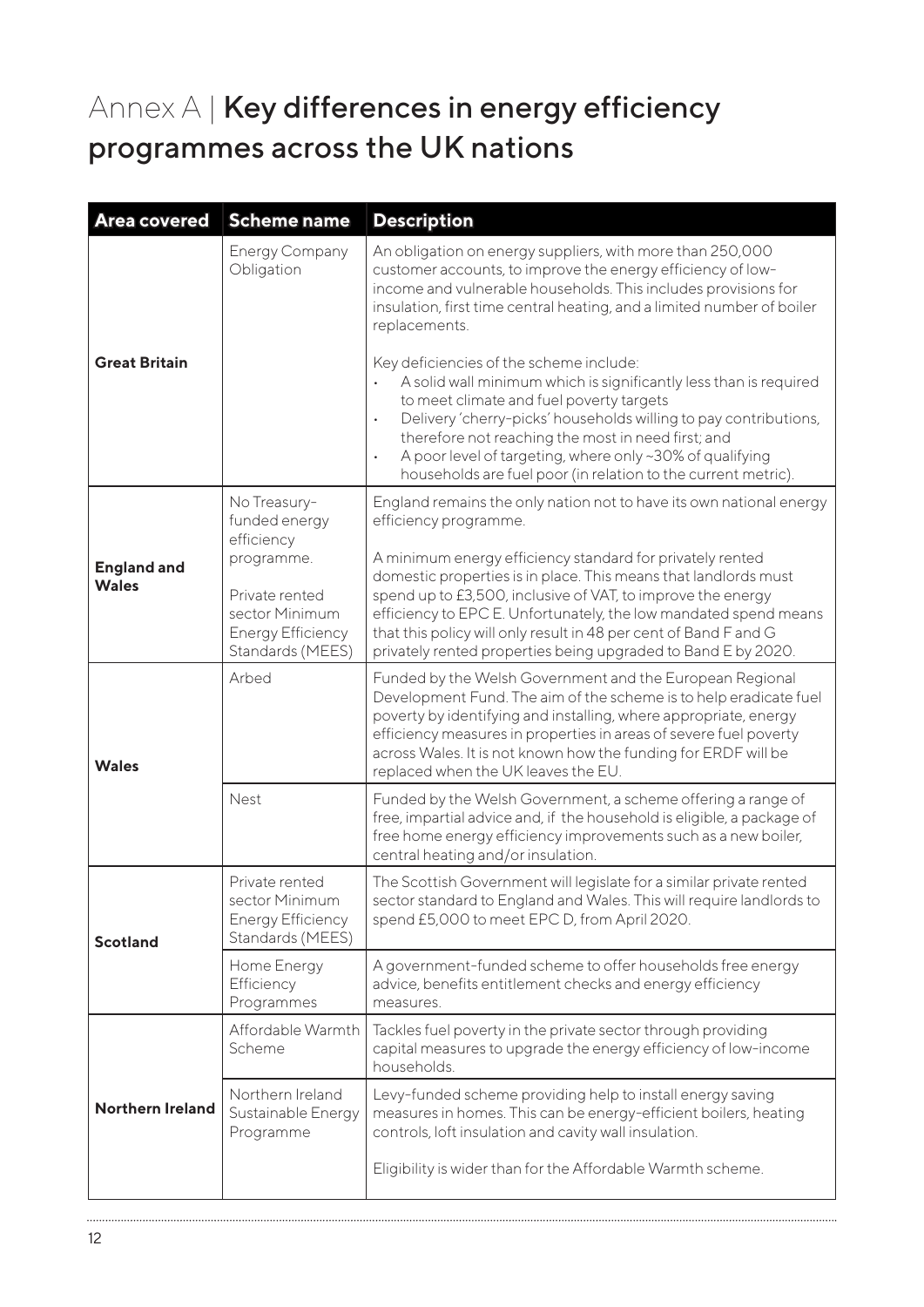### Annex B | Extending and expanding energy rebates and advice to manage bills via the Warm Home Discount (WHD)

| Likely effectiveness and value for<br>money                             | The WHD is an existing programme. The delivery of rebates to<br>the 'core group' using data-sharing powers supports the poorest<br>pensioner households and has been considered a great success<br>and key innovation within the UK Government (as it removes the<br>need for vulnerable households to know about the programme<br>or come forward for support). Our proposals would build on this<br>success. Whilst Ofgem [via E-serve] has never fully evaluated the<br>industry initiatives component of the scheme, NEA's own delivery<br>of the scheme has found this part of the programme often<br>provides better value for money than switching or even direct<br>yearly rebates. |
|-------------------------------------------------------------------------|---------------------------------------------------------------------------------------------------------------------------------------------------------------------------------------------------------------------------------------------------------------------------------------------------------------------------------------------------------------------------------------------------------------------------------------------------------------------------------------------------------------------------------------------------------------------------------------------------------------------------------------------------------------------------------------------|
| Revenue implications for the<br><b>Exchequer</b>                        | Our proposed reforms could be achieved in a cost-neutral way.<br>Further details can be provided by contacting NEA.                                                                                                                                                                                                                                                                                                                                                                                                                                                                                                                                                                         |
| Wider macroeconomic implications<br>(for economic stability and growth) | Reducing energy costs for the poorest households helps reduce<br>energy arrears and stimulates spending on other essential goods<br>and services. It can also have a positive impact on health and well-<br>being, reducing the stress on current tax-funded services.                                                                                                                                                                                                                                                                                                                                                                                                                      |
| Sectorial and distributional impacts                                    | As noted above, the proposals would help the poorest working<br>age households and would support the poorest fifth of society.                                                                                                                                                                                                                                                                                                                                                                                                                                                                                                                                                              |
| Administrative and compliance costs<br>and issues                       | Whilst there would be a marginal increase in additional<br>administration for the Department for Work and Pensions<br>(DWP) to undertake data-matching, these costs would be borne<br>by suppliers and given the reduction in compliance costs for<br>obligated parties, there would be no overall additional costs.                                                                                                                                                                                                                                                                                                                                                                        |
| Legislative and operational<br>requirements                             | In order for the scheme to be extended and expanded, the<br>current Warm Home Discount regulations would need to be<br>amended and tabled next year in order for the new programme to<br>start in April 2021.                                                                                                                                                                                                                                                                                                                                                                                                                                                                               |
| <b>Environmental impact</b>                                             | Whilst the proposals may imply greater energy use and therefore<br>emissions, in reality it would just reduce the gap between<br>theoretical and actual energy consumption. This relationship<br>is largely correlated with household income, with those in the<br>lowest income decile using on average £189 less than the level<br>already currently assumed in national policy making. The greatest<br>gap between theoretical and actual energy consumption is for<br>couples with children and lone parents with children who would<br>be the key beneficiaries of this reformed policy.                                                                                               |

For more information regarding the Warm Home Discount proposals please contact **nearesearchteam@nea.org.uk**